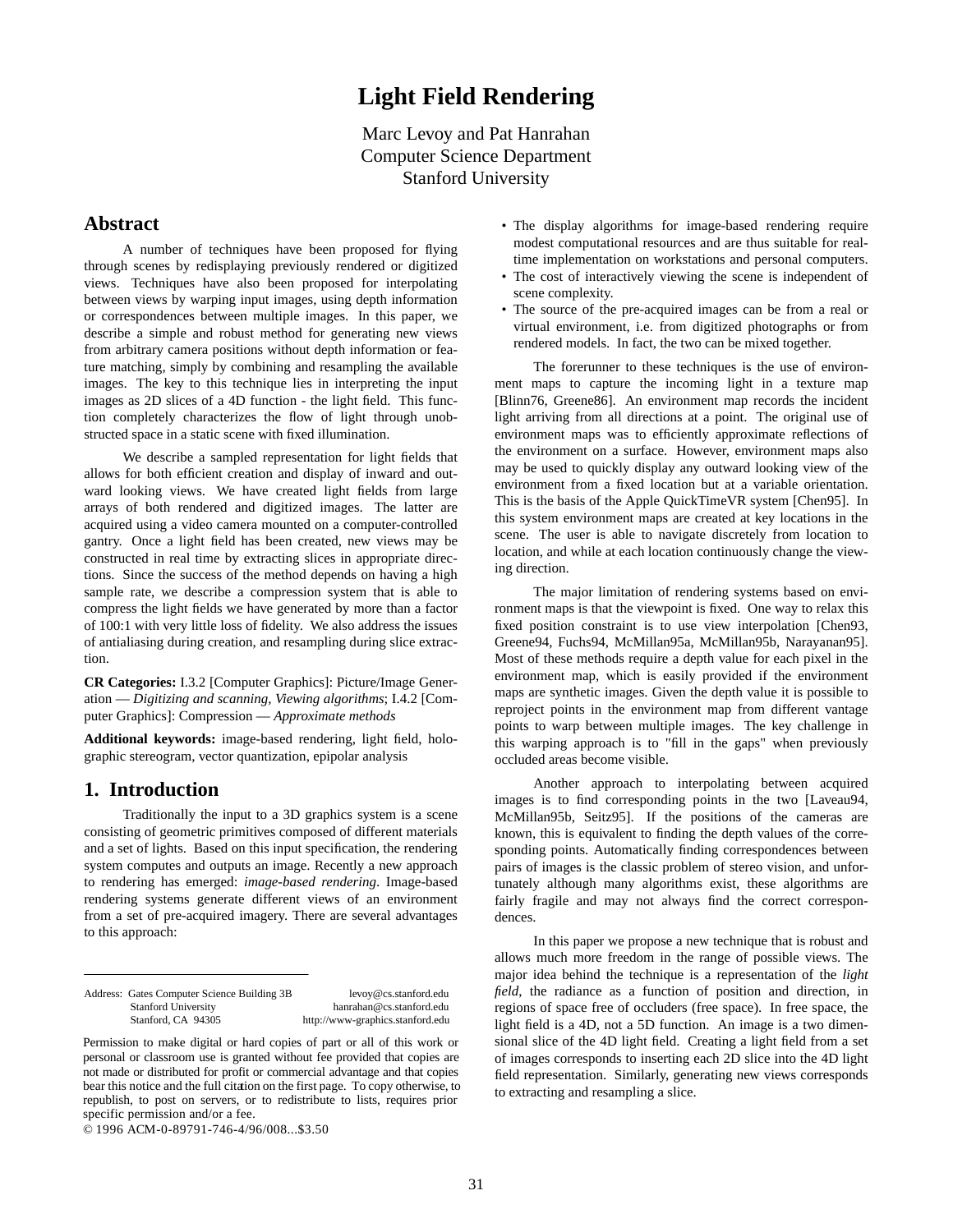Generating a new image from a light field is quite different than previous view interpolation approaches. First, the new image is generally formed from many different pieces of the original input images, and need not look like any of them. Second, no model information, such as depth values or image correspondences, is needed to extract the image values. Third, image generation involves only resampling, a simple linear process.

This representation of the light field is similar to the epipolar volumes used in computer vision [Bolles87] and to horizontalparallax-only holographic stereograms [Benton83]. An epipolar volume is formed from an array of images created by translating a camera in equal increments in a single direction. Such a representation has recently been used to perform view interpolation [Katayama95]. A holographic stereogram is formed by exposing a piece of film to an array of images captured by a camera moving sideways. Halle has discussed how to set the camera aperture to properly acquire images for holographic stereograms [Halle94], and that theory is applicable to this work. Gavin Miller has also recognized the potential synergy between true 3D display technologies and computer graphics algorithms [Miller95].

There are several major challenges to using the light field approach to view 3D scenes on a graphics workstation. First, there is the choice of parameterization and representation of the light field. Related to this is the choice of sampling pattern for the field. Second, there is the issue of how to generate or acquire the light field. Third, there is the problem of fast generation of different views. This requires that the slice representing rays through a point be easily extracted, and that the slice be properly resampled to avoid artifacts in the final image. Fourth, the obvious disadvantage of this approach is the large amount of data that may be required. Intuitively one suspects that the light field is coherent and that it may be compressed greatly. In the remaining sections we discuss these issues and our proposed solutions.

# **2. Representation**

We define the light field as the radiance at a point in a given direction. Note that our definition is equivalent to the *plenoptic function* introduced by Adelson and Bergen [Adelson91]. The phrase light field was coined by A. Gershun in his classic paper describing the radiometric properties of light in a space [Gershun36].<sup>1</sup> McMillan and Bishop [McMillan95b] discuss the representation of 5D light fields as a set of panoramic images at different 3D locations.

However, the 5D representation may be reduced to 4D in free space (regions free of occluders). This is a consequence of the fact that the radiance does not change along a line unless blocked. 4D light fields may be interpreted as functions on the space of oriented lines. The redundancy of the 5D representation is undesirable for two reasons: first, redundancy increases the size of the total dataset, and second, redundancy complicates the reconstruction of the radiance function from its samples. This reduction in dimension has been used to simplify the representation of radiance emitted by luminaires [Levin71, Ashdown93]. For the remainder of this paper we will be only concerned with 4D light fields.

Although restricting the validity of the representation to free space may seem like a limitation, there are two common situations where this assumption is useful. First, most geometric models are bounded. In this case free space is the region outside the convex hull of the object, and hence all views of an object from outside its convex hull may be generated from a 4D light field. Second, if we are moving through an architectural model or an outdoor scene we are usually moving through a region of free space; therefore, any view from inside this region, of objects outside the region, may be generated.

The major issue in choosing a representation of the 4D light field is how to parameterize the space of oriented lines. There are several issues in choosing the parameterization:

**Efficient calculation.** The computation of the position of a line from its parameters should be fast. More importantly, for the purposes of calculating new views, it should be easy to compute the line parameters given the viewing transformation and a pixel location.

**Control over the set of lines.** The space of all lines is infinite, but only a finite subset of line space is ever needed. For example, in the case of viewing an object we need only lines intersecting the convex hull of the object. Thus, there should be an intuitive connection between the actual lines in 3-space and line parameters.

**Uniform sampling.** Given equally spaced samples in line parameter space, the pattern of lines in 3-space should also be uniform. In this sense, a uniform sampling pattern is one where the *number of lines* in intervals between samples is constant everywhere. Note that the correct measure for number of lines is related to the form factor kernel [Sbert93].

The solution we propose is to parameterize lines by their intersections with two planes in arbitrary position (see figure 1). By convention, the coordinate system on the first plane is  $(u, v)$ and on the second plane is  $(s, t)$ . An oriented line is defined by connecting a point on the uv plane to a point on the st plane. In practice we restrict  $u$ ,  $v$ ,  $s$ , and  $t$  to lie between 0 and 1, and thus points on each plane are restricted to lie within a convex quadrilateral. We call this representation a *light slab*. Intuitively, a light slab represents the beam of light entering one quadrilateral and exiting another quadrilateral.

A nice feature of this representation is that one of the planes may be placed at infinity. This is convenient since then lines may be parameterized by a point and a direction. The latter will prove useful for constructing light fields either from orthographic images or images with a fixed field of view. Furthermore, if all calculations are performed using homogeneous coordinates, the two cases may be handled at no additional cost.



Figure 1: The light slab representation.

<sup>&</sup>lt;sup>1</sup> For those familiar with Gershun's paper, he actually uses the term light field to mean the irradiance vector as a function of position. For this reason P. Moon in a later book [Moon81] uses the term photic field to denote what we call the light field.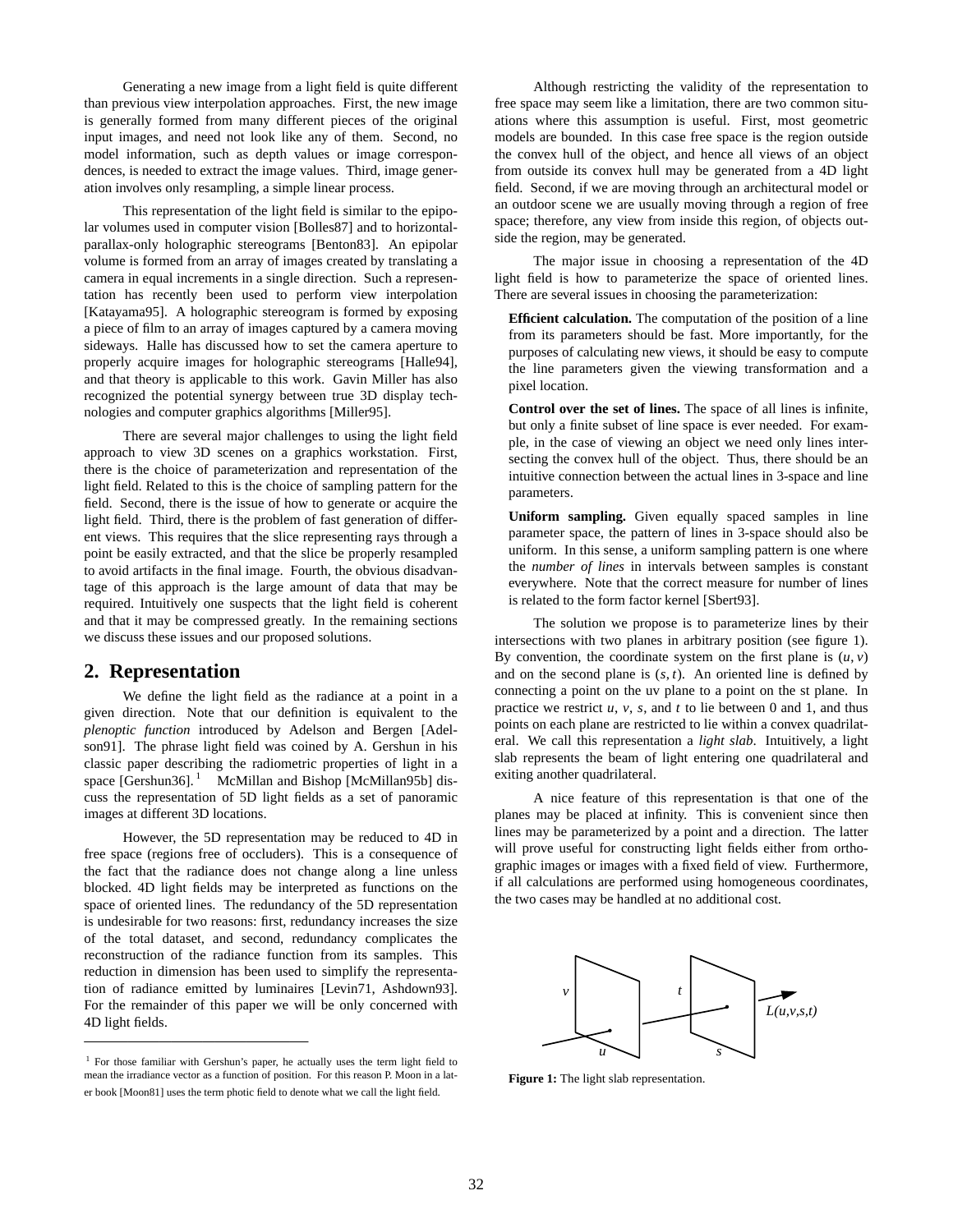

**Figure 2:** Definition of the line space we use to visualize sets of light rays. Each oriented line in Cartesian space (at left) is represented in line space (at right) by a point. To simplify the visualizations, we show only lines in 2D; the extension to 3D is straightforward.



**Figure 3:** Using line space to visualize ray coverage. (a) shows a single light slab. Light rays (drawn in gray) connect points on two defining lines (drawn in red and green). (c) shows an arrangement of four rotated copies of (a). (b) and (d) show the corresponding line space visualizations. For any set of lines in Cartesian space, the envelope formed by the corresponding points in line space indicates our coverage of position and direction; ideally the coverage should be complete in  $\theta$  and as wide as possible in  $r$ . As these figures show, the single slab in (a) does not provide full coverage in  $\theta$ , but the four-slab arrangement in (c) does. (c) is, however, narrow in *r*. Such an arrangement is suitable for inward-looking views of a small object placed at the origin. It was used to generate the lion light field in figure 14d.

A big advantage of this representation is the efficiency of geometric calculations. Mapping from  $(u, v)$  to points on the plane is a projective map and involves only linear algebra (multiplying by a 3x3 matrix). More importantly, as will be discussed in section 5, the inverse mapping from an image pixel  $(x, y)$  to  $(u, v, s, t)$  is also a projective map. Methods using spherical or cylindrical coordinates require substantially more computation.



**Figure 4:** Using line space to visualize sampling uniformity. (a) shows a light slab defined by two lines at right angles. (c) shows a light slab where one defining line is at infinity. This arrangement generates rays passing through the other defining line with an angle between -45° and +45°. (b) and (d) show the corresponding line space visualizations. Our use of  $(r, \theta)$ to parameterize line space has the property that equal areas in line space correspond to equally dense sampling of position and orientation in Cartesian space; ideally the density of points in line space should be uniform. As these figures show, the singularity at the corner in (a) leads to a highly nonuniform and therefore inefficient sampling pattern, indicated by dark areas in (b) at angles of 0 and  $-\pi/2$ . (c) generates a more uniform set of lines. Although (c) does not provide full coverage of  $\theta$ , four rotated copies do. Such an arrangement is suitable for outward-looking views by an observer standing near the origin. It was used to generate the hallway light field in figure 14c.

Many properties of light fields are easier to understand in line space (figures 2 through 4). In line space, each oriented line is represented by a point and each set of lines by a region. In particular, the set of lines represented by a light slab and the set of lines intersecting the convex hull of an object are both regions in line space. All views of an object could be generated from one light slab if its set of lines include all lines intersecting the convex hull of the object. Unfortunately, this is not possible. Therefore, it takes multiple light slabs to represent all possible views of an object. We therefore tile line space with a collection of light slabs, as shown in figure 3.

An important issue related to the parameterization is the sampling pattern. Assuming that all views are equally likely to be generated, then any line is equally likely to be needed. Thus all regions of line space should have an equal density of samples. Figure 4 shows the density of samples in line space for different arrangements of slabs. Note that no slab arrangement is perfect: arrangements with a singularity such as two polygons joined at a corner (4a) are bad and should be avoided, whereas slabs formed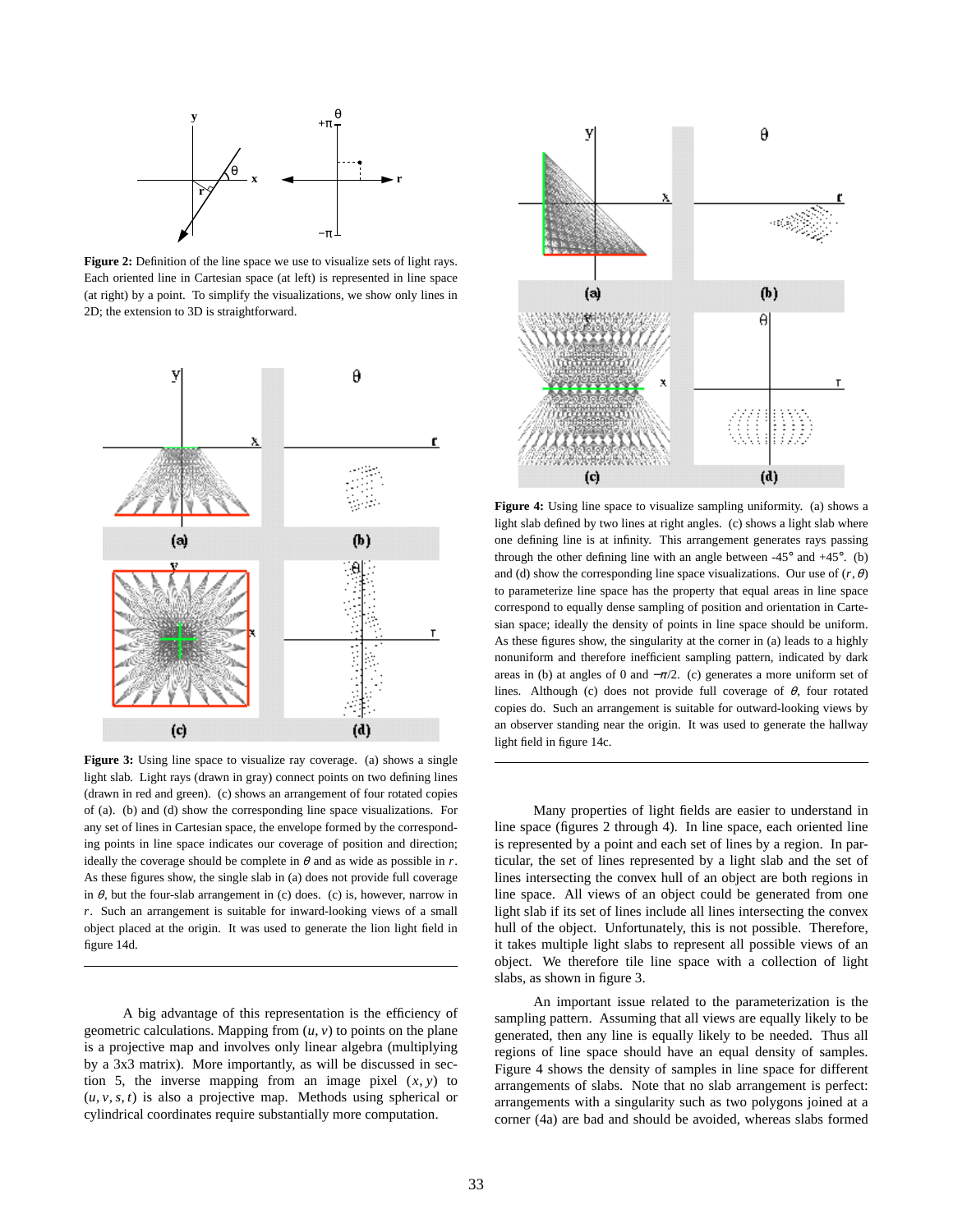from parallel planes (3a) generate fairly uniform patterns. In addition, arrangements where one plane is at infinity (4c) are better than those with two finite planes (3a). Finally, because of symmetry the spacing of samples in uv should in general be the same as st. However, if the observer is likely to stand near the uv plane, then it may be acceptable to sample uv less frequently than st.

#### **3. Creation of light fields**

In this section we discuss the creation of both virtual light fields (from rendered images) and real light fields (from digitized images). One method to create a light field would be to choose a 4D sampling pattern, and for each line sample, find the radiance. This is easily done directly for virtual environments by a ray tracer. This could also be done in a real environment with a spot radiometer, but it would be very tedious. A more practical way to generate light fields is to assemble a collection of images.

#### **3.1. From rendered images**

For a virtual environment, a light slab is easily generated simply by rendering a 2D array of images. Each image represents a slice of the 4D light slab at a fixed uv value and is formed by placing the center of projection of the virtual camera at the sample



**Figure 5:** The viewing geometry used to create a light slab from an array of perspective images.

location on the uv plane. The only issue is that the xy samples of each image must correspond exactly with the st samples. This is easily done by performing a sheared perspective projection (figure 5) similar to that used to generate a stereo pair of images. Figure 6 shows the resulting 4D light field, which can be visualized either as a uv array of st images or as an st array of uv images.



Figure 6: Two visualizations of a light field. (a) Each image in the array represents the rays arriving at one point on the uv plane from all points on the st plane, as shown at left. (b) Each image represents the rays leaving one point on the st plane bound for all points on the uv plane. The images in (a) are offaxis (i.e. sheared) perspective views of the scene, while the images in (b) look like reflectance maps. The latter occurs because the object has been placed astride the focal plane, making sets of rays leaving points on the focal plane similar in character to sets of rays leaving points on the object.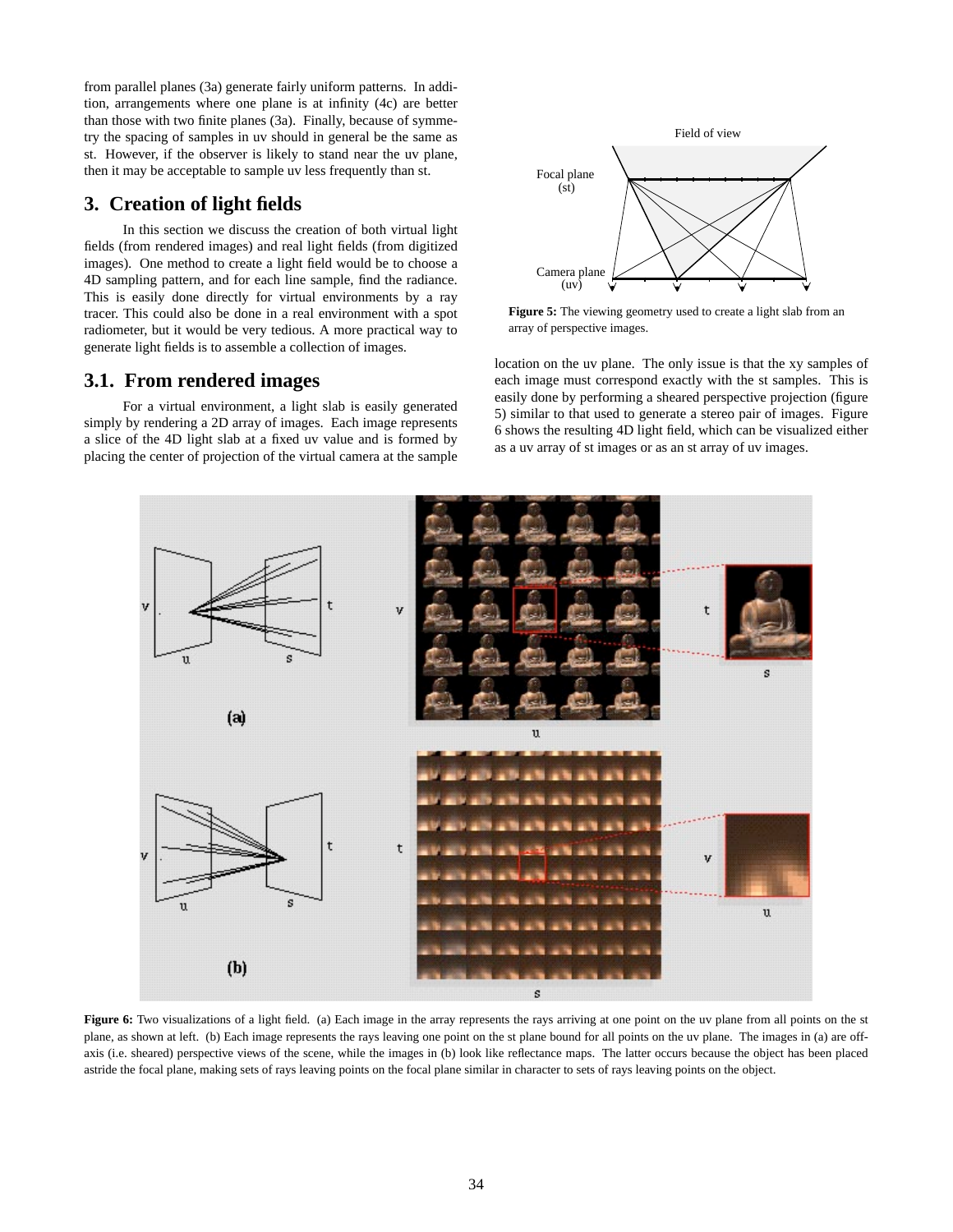Two other viewing geometries are useful. A light slab may be formed from a 2D array of orthographic views. This can be modeled by placing the uv plane at infinity, as shown in figure 4c. In this case, each uv sample corresponds to the direction of a parallel projection. Again, the only issue is to align the xy and st samples of the image with the st quadrilateral. The other useful geometry consists of a 2D array of outward looking (non-sheared) perspective views with fixed field of view. In this case, each image is a slice of the light slab with the st plane at infinity. The fact that all these cases are equally easy to handle with light slabs attests to the elegance of projective geometry. Light fields using each arrangement are presented in section 6 and illustrated in figure 14.

As with any sampling process, sampling a light field may lead to aliasing since typical light fields contain high frequencies. Fortunately, the effects of aliasing may be alleviated by filtering before sampling. In the case of a light field, a 4D filter in the space of lines must be employed (see figure 7). Assuming a box filter, a weighted average of the radiances on all lines connecting sample squares in the uv and st planes must be computed. If a camera is placed on the uv plane and focussed on the st plane, then the filtering process corresponds to integrating both over a pixel corresponding to an st sample, and an aperture equal in size to a uv sample, as shown in figure 8. The theory behind this filtering process has been discussed in the context of holographic stereograms by Halle [Halle94].

Note that although prefiltering has the desired effect of antialiasing the light field, it has what at first seems like an undesirable side effect — introducing blurriness due to depth of field. However, this blurriness is precisely correct for the situation. Recall what happens when creating a pair of images from two adjacent camera locations on the uv plane: a given object point will project to different locations, potentially several pixels apart, in these two images. The distance between the two projected locations is called the stereo disparity. Extending this idea to multiple camera locations produces a sequence of images in which the object appears to jump by a distance equal to the disparity. This jumping is aliasing. Recall now that taking an image with a finite aperture causes points out of focus to be blurred on the film plane by a circle of confusion. Setting the diameter of the aperture to the spacing between camera locations causes the circle of confusion for each object point to be equal in size to its stereo disparity. This replaces the jumping with a sequence of blurred images. Thus, we are removing aliasing by employing finite depth of field.



**Figure 7:** Prefiltering a light field. To avoid aliasing, a 4D low pass filter must be applied to the radiance function.



**Figure 8:** Prefiltering using an aperture. This figure shows a camera focused on the st plane with an aperture on the uv plane whose size is equal to the uv sample spacing. A hypothetical film plane is drawn behind the aperture. Ignore the aperture for a moment (consider a pinhole camera that precisely images the st plane onto the film plane). Then integrating over a pixel on the film plane is equivalent to integrating over an st region bounded by the pixel. Now consider fixing a point on the film plane while using a finite sized aperture (recall that all rays from a point on the film through the aperture are focussed on a single point on the focal plane). Then integrating over the aperture corresponds to integrating all rays through the uv region bounded by the aperture. Therefore, by simultaneously integrating over both the pixel and the aperture, the proper 4D integral is computed.

The necessity for prefiltering can also be understood in line space. Recall from our earlier discussion that samples of the light field correspond to points in line space. Having a finite depth of field with an aperture equal in size to the uv sample spacing insures that each sample adequately covers the interval between these line space points. Too small or too large an aperture yields gaps or overlaps in line space coverage, resulting in views that are either aliased or excessively blurry, respectively.

#### **3.2. From digitized images**

Digitizing the imagery required to build a light field of a physical scene is a formidable engineering problem. The number of images required is large (hundreds or thousands), so the process must be automated or at least computer-assisted. Moreover, the lighting must be controlled to insure a static light field, yet flexible enough to properly illuminate the scene, all the while staying clear of the camera to avoid unwanted shadows. Finally, real optical systems impose constraints on angle of view, focal distance, depth of field, and aperture, all of which must be managed. Similar issues have been faced in the construction of devices for performing near-field photometric measurements of luminaires [Ashdown93]. In the following paragraphs, we enumerate the major design decisions we faced in this endeavor and the solutions we adopted.

**Inward versus outward looking.** The first decision to be made was between a flyaround of a small object and a flythrough of a large-scale scene. We judged flyarounds to be the simpler case, so we attacked them first.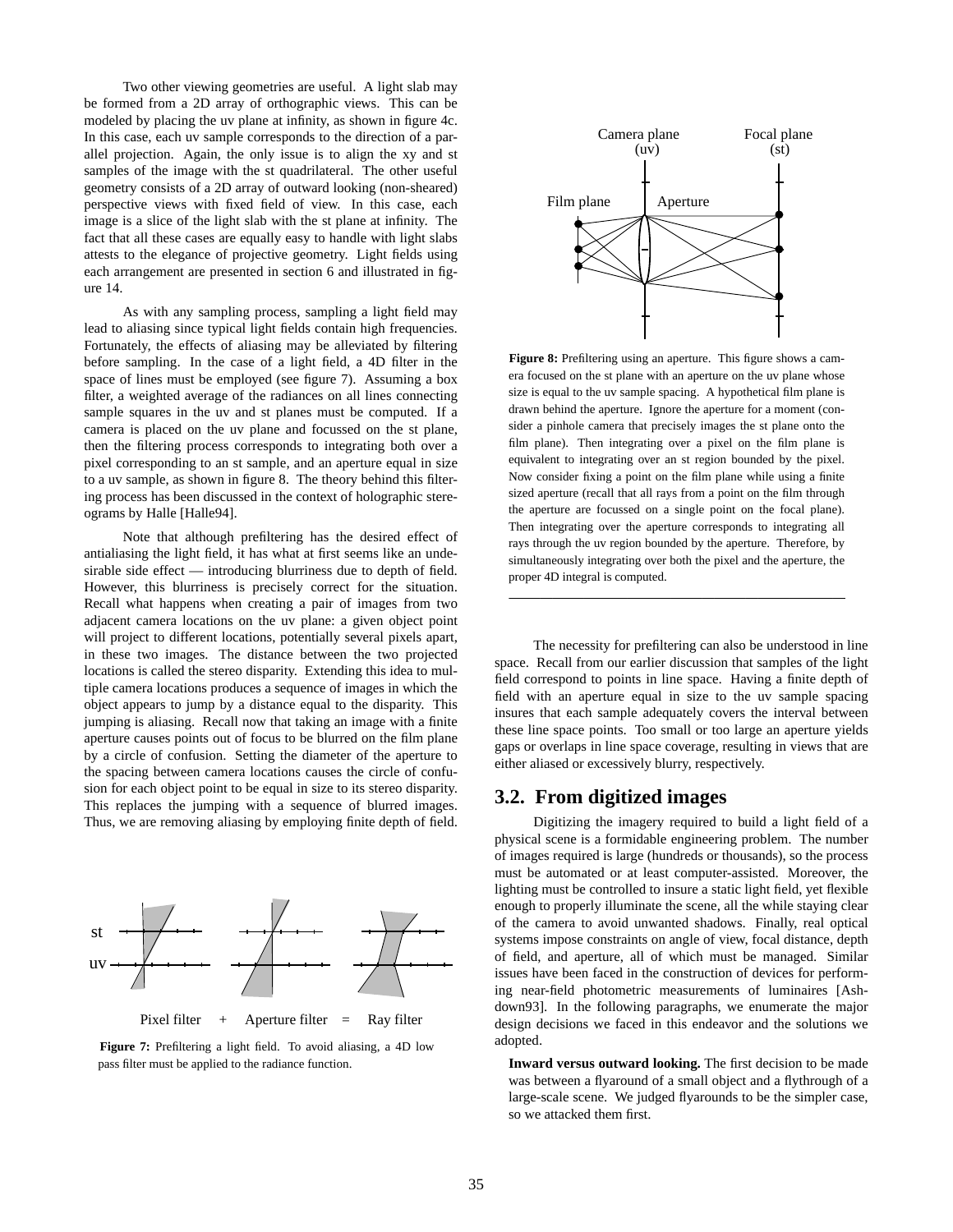

**Figure 9:** Our prototype camera gantry. A modified Cyberware MS motion platform with additional stepping motors from Lin-Tech and Parker provide four degrees of freedom: horizontal and vertical translation, pan, and tilt. The camera is a Panasonic WV-F300 3-CCD video camera with a Canon f/1.7 10-120mm zoom lens. We keep it locked off at its widest setting (10mm) and mounted so that the pitch and yaw axes pass through the center of projection. While digitizing, the camera is kept pointed at the center of the focal plane. Calibrations and alignments are verified with the aid of a Faro digitizing arm, which is accurate to 0.3 mm.

**Human versus computer-controlled.** An inexpensive approach to digitizing light fields is to move a handheld camera through the scene, populating the field from the resulting images [Gortler96]. This approach necessitates estimating camera pose at each frame and interpolating the light field from scattered data - two challenging problems. To simplify the situation, we chose instead to build a computer-controlled camera gantry and to digitize images on a regular grid.

**Spherical versus planar camera motion.** For flyarounds of small objects, an obvious gantry design consists of two concentric hemicycles, similar to a gyroscope mounting. The camera in such a gantry moves along a spherical surface, always pointing at the center of the sphere. Apple Computer has constructed such a gantry to acquire imagery for Quick-Time VR flyarounds [Chen95]. Unfortunately, the lighting in their system is attached to the moving camera, so it is unsuitable for acquiring static light fields. In general, a spherical gantry has three advantages over a planar gantry: (a) it is easier to cover the entire range of viewing directions, (b) the sampling rate in direction space is more uniform, and (c) the distance between the camera and the object is fixed, providing sharper focus throughout the range of camera motion. A planar gantry has two advantages over a spherical gantry: (a) it is easier to build; the entire structure can be assembled from linear motion stages, and (b) it is closer to our light slab representation. For our first prototype gantry, we chose to build a planar gantry, as shown in figure 9.

**Field of view.** Our goal was to build a light field that allowed 360 degrees of azimuthal viewing. To accomplish this using a planar gantry meant acquiring four slabs each providing 90



**Figure 10:** Object and lighting support. Objects are mounted on a Bogen fluid-head tripod, which we manually rotate to four orientations spaced 90 degrees apart. Illumination is provided by two 600W Lowell Omni spotlights attached to a ceilingmounted rotating hub that is aligned with the rotation axis of the tripod. A stationary 6' x 6' diffuser panel is hung between the spotlights and the gantry, and the entire apparatus is enclosed in black velvet to eliminate stray light.

degrees. This can be achieved with a camera that translates but does not pan or tilt by employing a wide-angle lens. This solution has two disadvantages: (a) wide-angle lenses exhibit significant distortion, which must be corrected after acquisition, and (b) this solution trades off angle of view against sensor resolution. Another solution is to employ a view camera in which the sensor and optical system translate in parallel planes, the former moving faster than the latter. Horizontal parallax holographic stereograms are constructed using such a camera [Halle94]. Incorporating this solution into a gantry that moves both horizontally and vertically is difficult. We instead chose to equip our camera with pan and tilt motors, enabling us to use a narrow-angle lens. The use of a rotating camera means that, in order to transfer the acquired image to the light slab representation, it must be reprojected to lie on a common plane. This reprojection is equivalent to keystone correction in architectural photography.

**Standoff distance.** A disadvantage of planar gantries is that the distance from the camera to the object changes as the camera translates across the plane, making it difficult to keep the object in focus. The view camera described above does not suffer from this problem, because the ratio of object distance to image distance stays constant as the camera translates. For a rotating camera, servo-controlled focusing is an option, but changing the focus of a camera shifts its center of projection and changes the image magnification, complicating acquisition. We instead mitigate this problem by using strong lighting and a small aperture to maximize depth of field.

**Sensor rotation.** Each sample in a light slab should ideally represent the integral over a pixel, and these pixels should lie on a common focal plane. A view camera satisfies this constraint because its sensor translates in a plane. Our use of a rotating camera means that the focal plane also rotates. Assuming that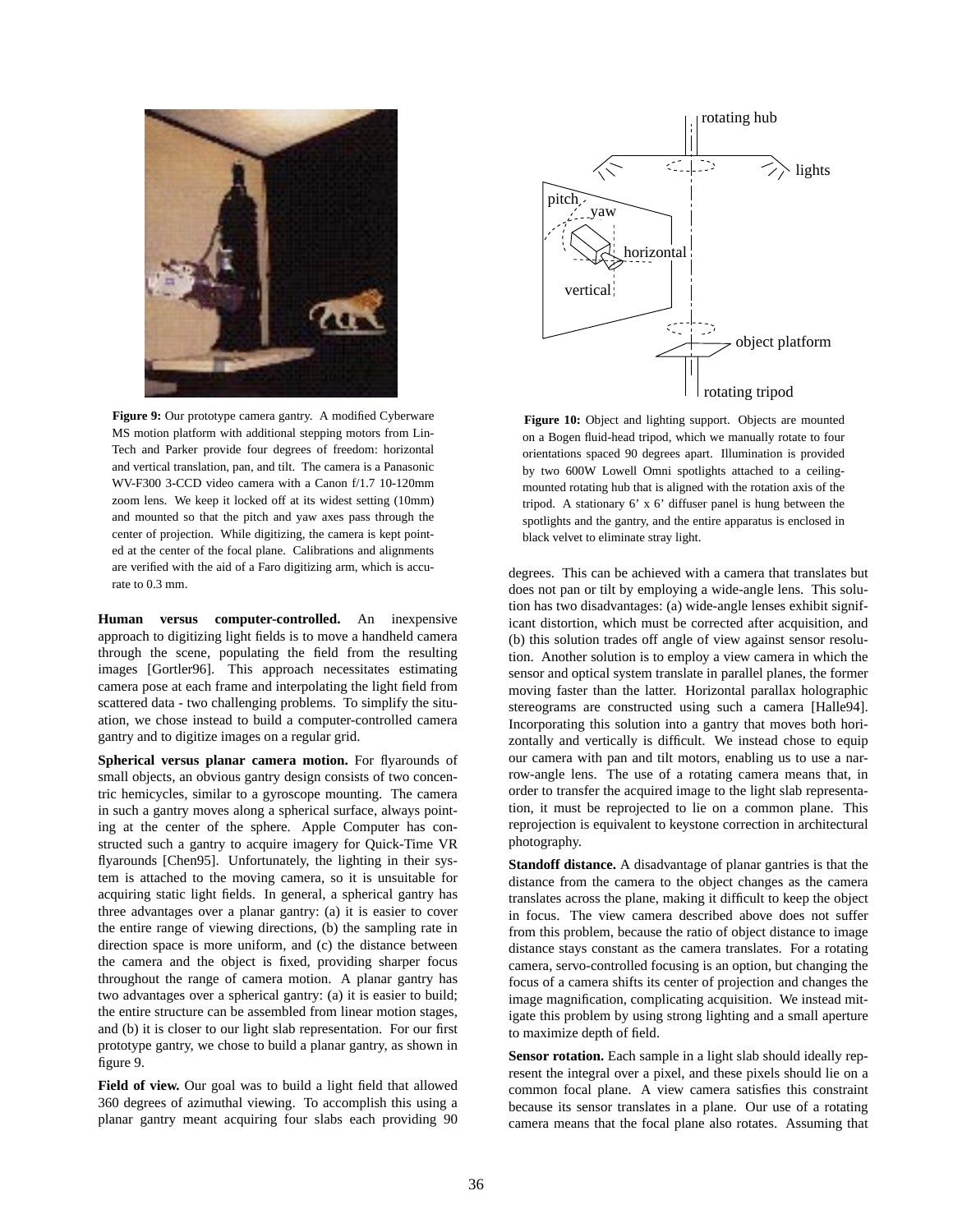we resample the images carefully during reprojection, the presence of a rotated focal plane will introduce no additional error into the light field. In practice, we have not seen artifacts due to this resampling process.

**Aperture size.** Each sample in a light slab should also represent the integral over an aperture equal in size to a uv sample. Our use of a small aperture produces a light field with little or no uv antialiasing. Even fully open, the apertures of commercial video cameras are small. We can approximate the required antialiasing by averaging together some number of adjacent views, thereby creating a *synthetic aperture*. However, this technique requires a very dense spacing of views, which in turn requires rapid acquisition. We do not currently do this.

**Object support.** In order to acquire a 360-degree light field in four 90-degree segments using a planar gantry, either the gantry or the object must be rotated to each of four orientations spaced 90 degrees apart. Given the massiveness of our gantry, the latter was clearly easier. For these experiments, we mounted our objects on a tripod, which we manually rotate to the four positions as shown in figure 10.

**Lighting.** Given our decision to rotate the object, satisfying the requirement for fixed illumination means that either the lighting must exhibit fourfold symmetry or it must rotate with the object. We chose the latter solution, attaching a lighting system to a rotating hub as shown in figure 10. Designing a lighting system that stays clear of the gantry, yet provides enough light to evenly illuminate an object, is a challenging problem.

Using this gantry, our procedure for acquiring a light field is as follows. For each of the four orientations, the camera is translated through a regular grid of camera positions. At each position, the camera is panned and tilted to point at the center of the object, which lies along the axis of rotation of the tripod. We then acquire an image, and, using standard texture mapping algorithms, reproject it to lie on a common plane as described earlier. Table II gives a typical set of acquisition parameters. Note that the distance between camera positions (3.125 cm) exceeds the diameter of the aperture (1.25 mm), underscoring the need for denser spacing and a synthetic aperture.

# **4. Compression**

Light field arrays are large — the largest example in this paper is 1.6 GB. To make creation, transmission, and display of light fields practical, they must be compressed. In choosing from among many available compression techniques, we were guided by several unique characteristics of light fields:

Data redundancy. A good compression technique removes redundancy from a signal without affecting its content. Light fields exhibit redundancy in all four dimensions. For example, the smooth regions in figure 6a tell us that this light field contains redundancy in s and t, and the smooth regions in figure 6b tell us that the light field contains redundancy in u and v. The former corresponds to our usual notion of interpixel coherence in a perspective view. The latter can be interpreted either as the interframe coherence one expects in a motion sequence or as the smoothness one expects in the bidirectional reflectance distribution function (BRDF) for a diffuse or moderately specular surface. Occlusions introduce discontinuities in both cases, of course.

**Random access.** Most compression techniques place some constraint on random access to data. For example, variable-bitrate coders may require scanlines, tiles, or frames to be decoded at once. Examples in this class are variable-bitrate vector quantization and the Huffman or arithmetic coders used in JPEG or MPEG. Predictive coding schemes further complicate randomaccess because pixels depend on previously decoded pixels, scanlines, or frames. This poses a problem for light fields since the set of samples referenced when extracting an image from a light field are dispersed in memory. As the observer moves, the access patterns change in complex ways. We therefore seek a compression technique that supports low-cost random access to individual samples.

**Asymmetry.** Applications of compression can be classified as symmetric or asymmetric depending on the relative time spent encoding versus decoding. We assume that light fields are assembled and compressed ahead of time, making this an asymmetric application.

**Computational expense.** We seek a compression scheme that can be decoded without hardware assistance. Although software decoders have been demonstrated for standards like JPEG and MPEG, these implementations consume the full power of a modern microprocessor. In addition to decompression, the display algorithm has additional work to perform, as will be described in section 5. We therefore seek a compression scheme that can be decoded quickly.

The compression scheme we chose was a two-stage pipeline consisting of fixed-rate vector quantization followed by entropy coding (Lempel-Ziv), as shown in figure 11. Following similar motivations, Beers et al. use vector quantization to compress textures for use in rendering pipelines [Beers96].

# **4.1. Vector quantization**

The first stage of our compression pipeline is vector quantization (VQ) [Gersho92], a lossy compression technique wherein a vector of samples is quantized to one of a number of predetermined reproduction vectors. A reproduction vector is called a codeword, and the set of codewords available to encode a source is called the codebook, Codebooks are constructed during a training phase in which the quantizer is asked to find a set of codewords that best approximates a set of sample vectors, called the training set. The quality of a codeword is typically characterized



Figure 11 Two-stage compression pipeline. The light field is partitioned into tiles, which are encoded using vector quantization to form an array of codebook indices. The codebook and the array of indices are further compressed using Lempel-Ziv coding. Decompression also occurs in two stages: entropy decoding as the file is loaded into memory, and dequantization on demand during interactive viewing. Typical file sizes are shown beside each stage.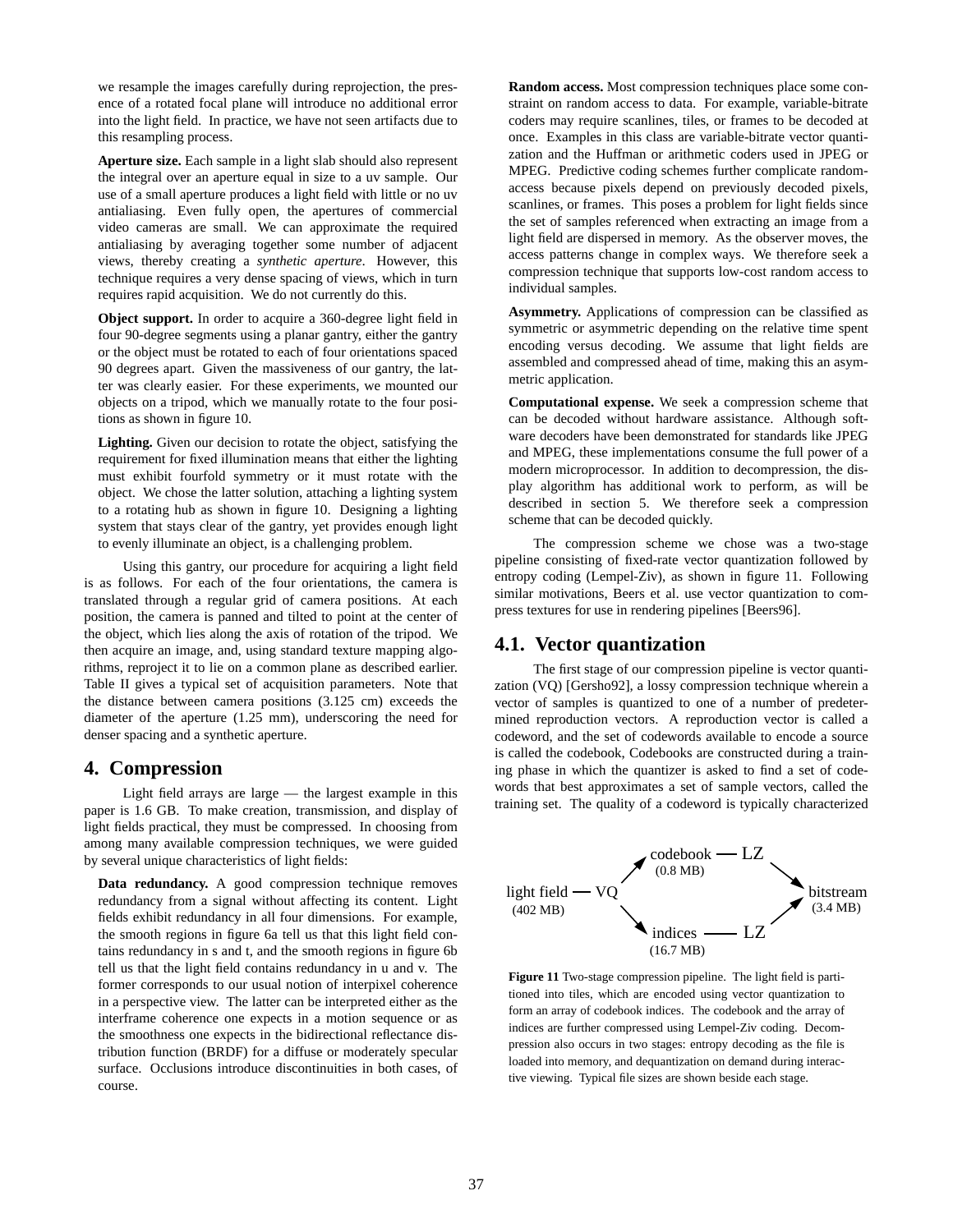using mean-squared error (MSE), i.e. the sum over all samples in the vector of the squared difference between the source sample and the codeword sample. Once a codebook has been constructed, encoding consists of partitioning the source into vectors and finding for each vector the closest approximating codeword from the codebook. Decoding consists of looking up indices in the codebook and outputting the codewords found there — a very fast operation. Indeed, decoding speed is one of the primary advantages of vector quantization.

In our application, we typically use 2D or 4D tiles of the light field, yielding 12-dimensional or 48-dimensional vectors, respectively. The former takes advantage of coherence in s and t only, while the latter takes advantage of coherence in all four dimensions. To maximize image quality, we train on a representative subset of each light field to be compressed, then transmit the resulting codebook along with the codeword index array. Since light fields are large, even after compression, the additional overhead of transmitting a codebook is small, typically less than 20%. We train on a subset rather than the entire light field to reduce the expense of training.

The output of vector quantization is a sequence of fixedrate codebook indices. Each index is log *N* bits where *N* is the number of codewords in the codebook, so the compression rate of the quantizer is  $(kl) / (log N)$  where *k* is the number of elements per vector (i.e. the dimension), and *l* is the number of bits per element, usually 8. In our application, we typically use 16384-word codebooks, leading to a compression rate for this stage of the pipeline of  $(48 \times 8) / (\log 16384) = 384 \text{ bits} / 14 \text{ bits} = 27:1$ . To simplify decoding, we represent each index using an integral number of bytes, 2 in our case, which reduces our compression slightly, to 24:1.

# **4.2. Entropy coding**

The second stage of our compression pipeline is an entropy coder designed to decrease the cost of representing highprobability code indices. Since our objects are typically rendered or photographed against a constant-color background, the array contains many tiles that occur with high probability. For the examples in this paper, we employed gzip, an implementation of Lempel-Ziv coding [Ziv77]. In this algorithm, the input stream is partitioned into nonoverlapping blocks while constructing a dictionary of blocks seen thus far. Applying gzip to our array of code indices typically gives us an additional 5:1 compression. Huffman coding would probably yield slightly higher compression, but encoding and decoding would be more expensive. Our total compression is therefore 24 x  $5 = 120:1$ . See section 6 and table III for more detail on our compression results.

# **4.3. Decompression**

Decompression occurs in two stages. The first stage gzip decoding — is performed as the file is loaded into memory. The output of this stage is a codebook and an array of code indices packed in 16-bit words. Although some efficiency has been lost by this decoding, the light field is still compressed 24:1, and it is now represented in a way that supports random access.

The second stage — dequantization — proceeds as follows. As the observer moves through the scene, the display engine requests samples of the light field. Each request consists of a  $(u, v, s, t)$  coordinate tuple. For each request, a subscripting calculation is performed to determine which sample tile is being

addressed. Each tile corresponds to one quantization vector and is thus represented in the index array by a single entry. Looking this index up in the codebook, we find a vector of sample values. A second subscripting calculation is then performed, giving us the offset of the requested sample within the vector. With the aid of precomputed subscripting tables, dequantization can be implemented very efficiently. In our tests, decompression consumes about 25% of the CPU cycles.

# **5. Display**

The final part of the system is a real time viewer that constructs and displays an image from the light slab given the imaging geometry. The viewer must resample a 2D slice of lines from the 4D light field; each line represents a ray through the eye point and a pixel center as shown in figure 12. There are two steps to this process: step 1 consists of computing the  $(u, v, s, t)$  line parameters for each image ray, and step 2 consists of resampling the radiance at those line parameters.

As mentioned previously, a big advantage of the light slab representation is the efficiency of the inverse calculation of the line parameters. Conceptually the  $(u, v)$  and  $(s, t)$  parameters may be calculated by determining the point of intersection of an image ray with each plane. Thus, any ray tracer could easily be adapted to use light slabs. However, a polygonal rendering system also may be used to view a light slab. The transformation from image coordinates  $(x, y)$  to both the  $(u, v)$  and the  $(s, t)$  coordinates is a projective map. Therefore, computing the line coordinates can be done using texture mapping. The uv quadrilateral is drawn using the current viewing transformation, and during scan conversion the (*uw*, *vw*, *w*) coordinates at the corners of the quadrilateral are interpolated. The resulting  $u = uw/w$  and  $v = vw/w$  coordinates at each pixel represent the ray intersection with the uv quadrilateral. A similar procedure can be used to generate the  $(s, t)$  coordinates by drawing the st quadrilateral. Thus, the inverse transformation from  $(x, y)$  to  $(u, v, s, t)$  reduces essentially to two texture coordinate calculations per ray. This is cheap and can be done in real time, and is supported in many rendering systems, both hardware and software.

Only lines with  $(u, v)$  and  $(s, t)$  coordinates inside both quadrilaterals are represented in the light slab. Thus, if the texture coordinates for each plane are computed by drawing each quadrilaterial one after the other, then only those pixels that have both valid uv and st coordinates should be looked up in the light slab array. Alternatively, the two quadrilaterals may be simultaneously scan converted in their region of overlap to cut down on unnecessary calculations; this is the technique that we use in our software implementation.



**Figure 12:** The process of resampling a light slab during display.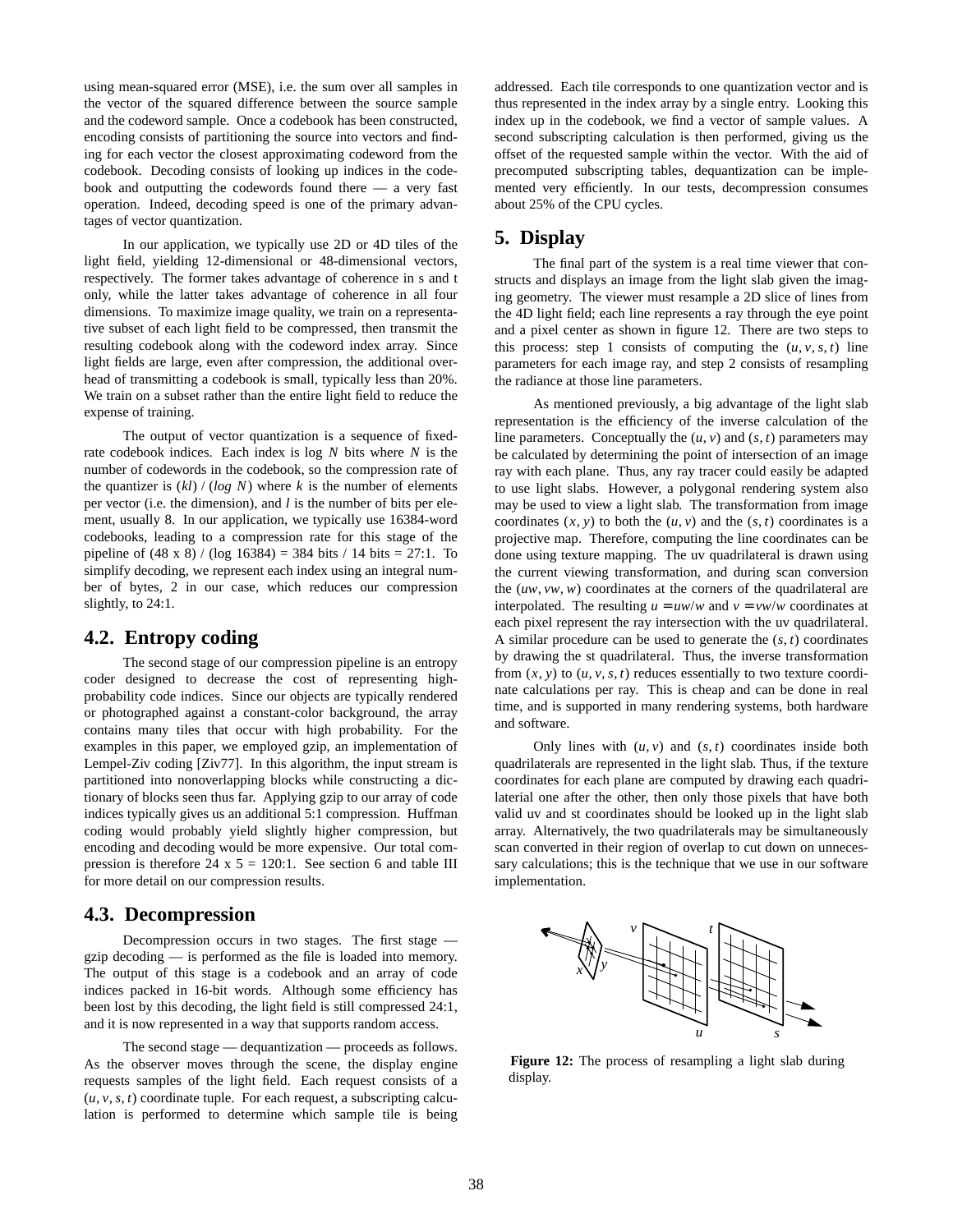

**Figure 13:** The effects of interpolation during slice extraction. (a) No interpolation. (b) Linear interpolation in uv only. (c) Quadralinear interpolation in uvst.

To draw an image of a collection of light slabs, we draw them sequentially. If the sets of lines in the collection of light slabs do not overlap, then each pixel is drawn only once and so this is quite efficient. To further increase efficiency, "back-facing" light slabs may be culled.

The second step involves resampling the radiance. The ideal resampling process first reconstructs the function from the original samples, and then applies a bandpass filter to the reconstructed function to remove high frequencies that may cause aliasing. In our system, we approximate the resampling process by simply interpolating the 4D function from the nearest samples. This is correct only if the new sampling rate is greater than the original sampling rate, which is usually the case when displaying light fields. However, if the image of the light field is very small, then some form of prefiltering should be applied. This could easily be done with a 4D variation of the standard mipmapping algorithm [Williams83].

Figure 13 shows the effect of nearest neighbor versus bilinear interpolation on the uv plane versus quadrilinear interpolation of the full 4D function. Quadralinear interpolation coupled with the proper prefiltering generates images with few aliasing artifacts. The improvement is particularly dramatic when the object or camera is moving. However, quadralinear filtering is more expensive and can sometimes be avoided. For example, if the sampling rates in the uv and st planes are different, and then the benefits of filtering one plane may be greater than the other plane.

#### **6. Results**

Figure 14 shows images extracted from four light fields. The first is a buddha constructed from rendered images. The model is an irregular polygon mesh constructed from range data. The input images were generated using RenderMan, which also provided the machinery for computing pixel and aperture

|                  | buddha  | kidnev  | hallway | lion    |
|------------------|---------|---------|---------|---------|
| Number of slabs  |         |         |         |         |
| Images per slab  | 16x16   | 64x64   | 64x32   | 32x16   |
| Total images     | 256     | 4096    | 8192    | 2048    |
| Pixels per image | $256^2$ | $128^2$ | $256^2$ | $256^2$ |
| Raw size (MB)    | 50      | 201     | 1608    | 402     |
| Prefiltering     | uvst    | st only | uvst    | st only |

**Table I:** Statistics of the light fields shown in figure 14.

antialiasing. The light field configuration was a single slab similar to that shown in figure 3a.

Our second light field is a human abdomen constructed from volume renderings. The two tan-colored organs on either side of the spine are the kidneys. In this case, the input images were orthographic views, so we employed a slab with one plane at infinity as shown in figure 4c. Because an orthographic image contains rays of constant direction, we generated more input images than in the first example in order to provide the angular range needed for creating perspective views. The images include pixel antialiasing but no aperture antialiasing. However, the dense spacing of input images reduces aperture aliasing artifacts to a minimum.

Our third example is an outward-looking light field depicting a hallway in Berkeley's Soda Hall, rendered using a radiosity program. To allow a full range of observer motion while optimizing sampling uniformity, we used four slabs with one plane at infinity, a four-slab version of figure 4c. The input images were rendered on an SGI RealityEngine, using the accumulation buffer to provide both pixel and aperture antialiasing.

Our last example is a light field constructed from digitized images. The scene is of a toy lion, and the light field consists of four slabs as shown in figure 3c, allowing the observer to walk completely around the object. The sensor and optical system provide pixel antialiasing, but the aperture diameter was too small to provide correct aperture antialiasing. As a result, the light field exhibits some aliasing, which appears as double images. These artifacts are worst near the head and tail of the lion because of their greater distance from the axis around which the camera rotated.

Table I summarizes the statistics of each light field. Table II gives additional information on the lion dataset. Table III gives the performance of our compression pipeline on two representative datasets. The buddha was compressed using a 2D tiling of the

| <b>Camera motion</b>          |                                 |
|-------------------------------|---------------------------------|
| translation per slab          | 100 cm $\times$ 50 cm           |
| pan and tilt per slab         | $90^\circ \times 45^\circ$      |
| number of slabs               | 4 slabs $90^\circ$ apart        |
| total pan and tilt            | $360^{\circ}$ x 45 <sup>o</sup> |
| <b>Sampling density</b>       |                                 |
| distance to object            | 50 cm                           |
| camera pan per sample         | $3.6^\circ$                     |
| camera translation per sample | 3.125 cm                        |
| Aperture                      |                                 |
| focal distance of lens        | 10 <sub>mm</sub>                |
| F-number                      | f/8                             |
| aperture diameter             | $1.25 \text{ mm}$               |
| <b>Acquisition time</b>       |                                 |
| time per image                | 3 seconds                       |
| total acquisition time        | 4 hours                         |

**Table II:** Acquisition parameters for the lion light field. Distance to object and camera pan per sample are given at the center of the plane of camera motion. Total acquisition time includes longer gantry movements at the end of each row and manual setup time for each of the four orientations. The aperture diameter is the focal length divided by the F-number.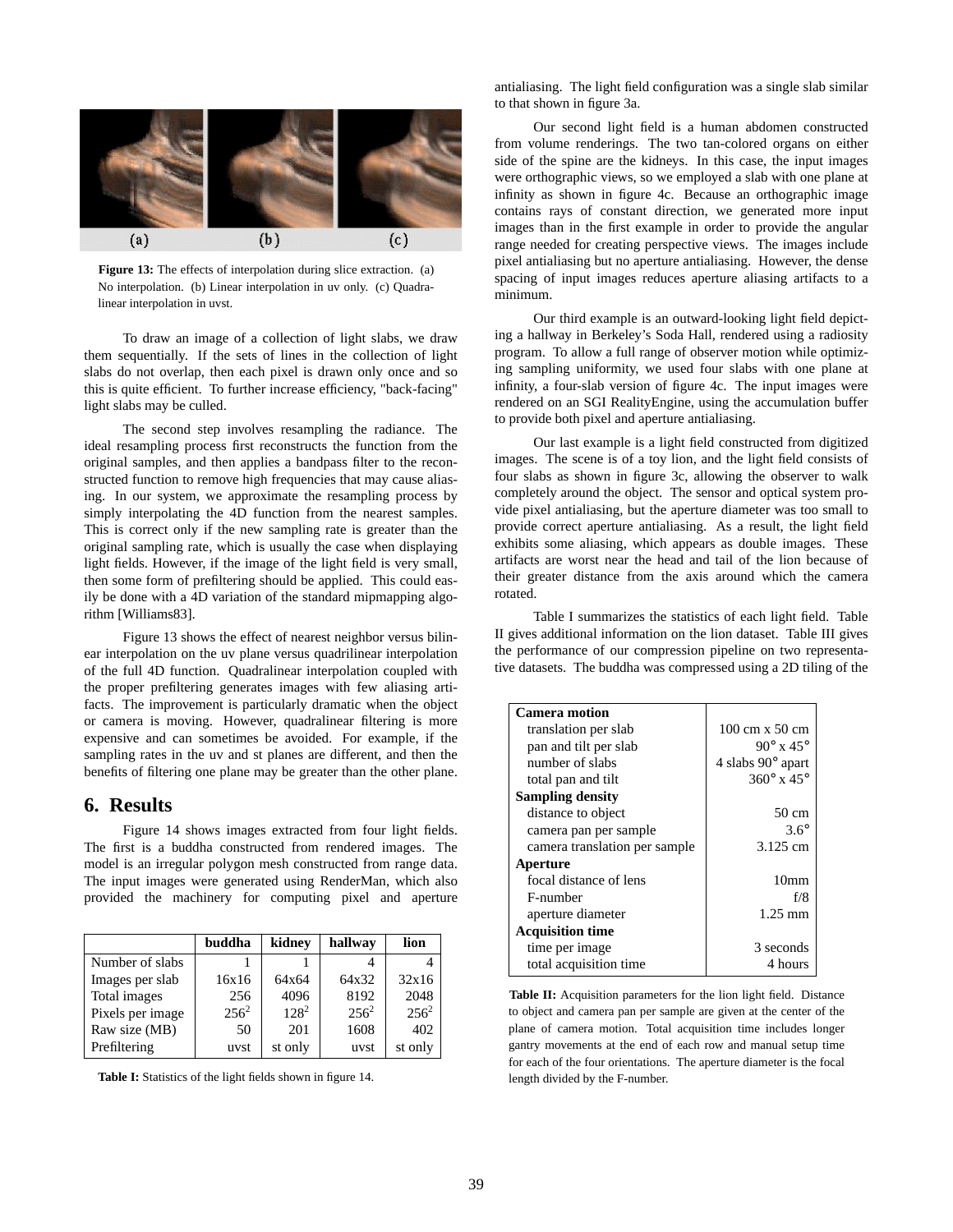|                                | buddha                      | lion           |
|--------------------------------|-----------------------------|----------------|
| Vector quantization            |                             |                |
| raw size (MB)                  | 50.3                        | 402.7          |
| fraction in training set       | 5%                          | 3%             |
| samples per tile               | 2x2x1x1                     | 2x2x2x2        |
| bytes per sample               | 3                           | 3              |
| vector dimension               | 12                          | 48             |
| number of codewords            | 8192                        | 16384          |
| codebook size (MB)             | 0.1                         | 0.8            |
| bytes per codeword index       | $\mathcal{D}_{\mathcal{L}}$ | $\mathfrak{D}$ |
| index array size (MB)          | 8.4                         | 16.8           |
| total size (MB)                | 8.5                         | 17.6           |
| compression rate               | 6:1                         | 23:1           |
| <b>Entropy coding</b>          |                             |                |
| gzipped codebook (MB)          | 0.1                         | 0.6            |
| gzipped index array (MB)       | 1.0                         | 2.8            |
| total size (MB)                | 1.1                         | 3.4            |
| compression due to gzip        | 8:1                         | 5:1            |
| total compression              | 45:1                        | 118:1          |
| <b>Compression performance</b> |                             |                |
| training time                  | $15 \text{ mins}$           | 4 hrs          |
| encoding time                  | 1 mins                      | 8 mins         |
| original entropy (bits/pixel)  | 4.2                         | 2.9            |
| image quality (PSNR)           | 36                          | 27             |

**Table III:** Compression statistics for two light fields. The buddha was compressed using 2D tiles of RGB pixels, forming 12-dimensional vectors, and the lion was compressed using 4D tiles (2D tiles of RGB pixels from each of 2 x 2 adjacent camera positions), forming 48-dimensional vectors. Bytes per codeword index include padding as described in section 4. Peak signal-to-noise ratio (PSNR) is computed as  $10 \log_{10}(255^2/MSE)$ .

light field, yielding a total compression rate of 45:1. The lion was compressed using a 4D tiling, yielding a higher compression rate of 118:1. During interactive viewing, the compressed buddha is indistinguishable from the original; the compressed lion exhibits some artifacts, but only at high magnifications. Representative images are shown in figure 15. We have also experimented with higher rates. As a general rule, the artifacts become objectionable only above 200:1.

Finally, table IV summarizes the performance of our interactive viewer operating on the lion light field. As the table shows, we achieve interactive playback rates for reasonable image sizes. Note that the size of the light field has no effect on playback rate; only the image size matters. Memory size is not an issue because the compressed fields are small.

# **7. Discussion and future work**

We have described a new light field representation, the light slab, for storing all the radiance values in free space. Both inserting images into the field and extracting new views from the field involve resampling, a simple and robust procedure. The resulting system is easily implemented on workstations and personal computers, requiring modest amounts of memory and cycles. Thus, this technique is useful for many applications requiring interaction with 3D scenes.

| Display times (ms)     | no bilerp | uv lerp | uvst lerp |
|------------------------|-----------|---------|-----------|
| coordinate calculation | 13        | 13      |           |
| sample extraction      | 14        | 59      | 214       |
| overhead               |           |         |           |
| total                  |           | 75      |           |

**Table IV:** Display performance for the lion light field. Displayed images are 192 x 192 pixels. Sample extraction includes VQ decoding and sample interpolation. Display overhead includes reading the mouse, computing the observer position, and copying the image to the frame buffer. Timings are for a software-only implementation on a 250 MHz MIPS 4400 processor.

There are three major limitation of our method. First, the sampling density must be high to avoid excessive blurriness. This requires rendering or acquiring a large number of images, which may take a long time and consume a lot of memory. However, denser sample spacing leads to greater inter-sample coherence, so the size of the light field is usually manageable after compression. Second, the observer is restricted to regions of space free of occluders. This limitation can be addressed by stitching together multiple light fields based on a partition of the scene geometry into convex regions. If we augment light fields to include Zdepth, the regions need not even be convex. Third, the illumination must be fixed. If we ignore interreflections, this limitation can be addressed by augmenting light fields to include surface normals and optical properties. To handle interreflections, we might try representing illumination as a superposition of basis functions [Nimeroff94]. This would correspond in our case to computing a sum of light fields each lit with a different illumination function.

It is useful to compare this approach with depth-based or correspondence-based view interpolation. In these systems, a 3D model is created to improve quality of the interpolation and hence decrease the number of pre-acquired images. In our approach, a much larger number of images is acquired, and at first this seems like a disadvantage. However, because of the 3D structure of the light field, simple compression schemes are able to find and exploit this same 3D structure. In our case, simple 4D block coding leads to compression rates of over 100:1. Given the success of the compression, a high density compressed light field has an advantage over other approaches because the resampling process is simpler, and no explicit 3D structure must be found or stored.

There are many representations for light used in computer graphics and computer vision, for example, images, shadow and environment maps, light sources, radiosity and radiance basis functions, and ray tracing procedures. However, abstract light representations have not been systematically studied in the same way as modeling and display primitives. A fruitful line of future research would be to reexamine these representations from first principles. Such reexaminations may in turn lead to new methods for the central problems in these fields.

Another area of future research is the design of instrumentation for acquisition. A large parallel array of cameras connected to a parallel computer could be built to acquire and compress a light field in real time. In the short term, there are many interesting engineering issues in designing and building gantries to move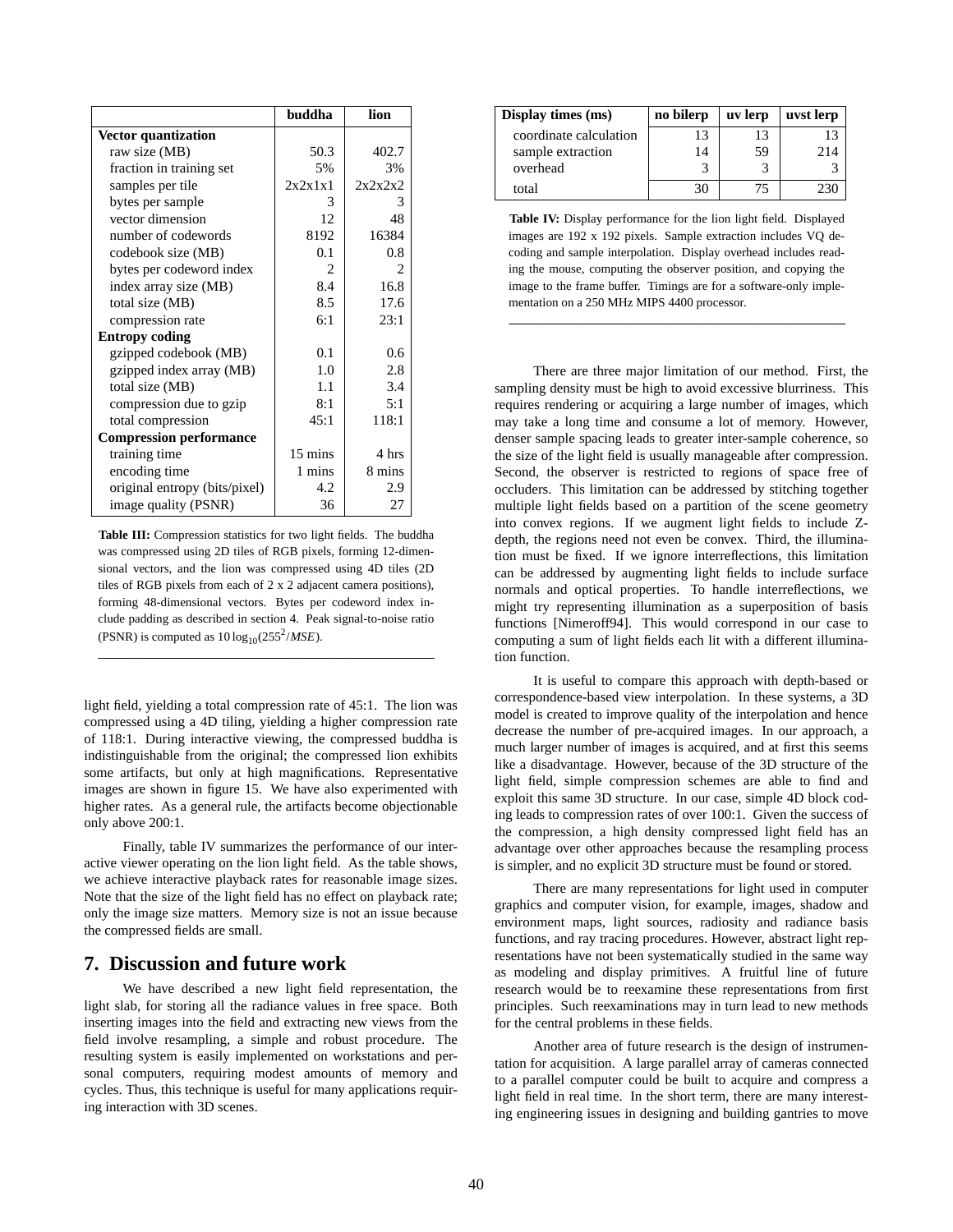a small number of cameras and lights to sequentially acquire both inward- and outward-looking light fields. This same instrumentation could lead to breakthroughs in both 3D shape acquisition and reflection measurements. In fact, the interaction of light with any object can be represented as a higher-dimensional interaction matrix; acquiring, compressing, and manipulating such representations are a fruitful area for investigation.

# **8. Acknowledgements**

We would like to thank David Addleman and George Dabrowski of Cyberware for helping us design and build the camera gantry, Craig Kolb and James Davis for helping us calibrate it, Brian Curless for scanning the buddha, Julie Dorsey for shading it and allowing us to use it, Carlo Sequin for the Soda Hall model, Seth Teller, Celeste Fowler, and Thomas Funkhauser for its radiosity solution, Lucas Pereira for rendering it, Benjamin Zhu for reimplementing our hardware-accelerated viewer in software, and Navin Chaddha for his vector quantization code. We also wish to thank Eric Chen and Michael Chen for allowing us to examine the Apple ObjectMaker, and Alain Fournier and Bob Lewis for showing us their wavelet light field work. Finally, we wish to thank Nina Amenta for sparking our interest in two-plane parameterizations of lines, Michael Cohen for reinforcing our interest in image-based representations, and Gavin Miller for inspiring us with his grail of volumetric hyperreality. This work was supported by the NSF under contracts CCR-9157767 and CCR-9508579.

# **9. References**

- [Adelson91] Adelson, E.H., Bergen, J.R., "The Plenoptic Function and the Elements of Early Vision,'' In *Computation Models of Visual Processing*, M. Landy and J.A. Movshon, eds., MIT Press, Cambridge, 1991.
- [Ashdown93] Ashdown, I., "Near-Field Photometry: A New Approach," *Journal of the Illuminating Engineering Society*, Vol. 22, No. 1, Winter, 1993, pp. 163-180.
- [Beers96] Beers, A., Agrawala, M., Chaddha, N., ''Rendering from Compressed Textures.'' In these proceedings.
- [Benton83] Benton, S., ''Survey of Holographic Stereograms,'' *Processing and Display of Three-Dimensional Data*, Proc. SPIE, Vol. 367, 1983.
- [Blinn76] Blinn, J.F., Newell, M.E., ''Texture and Reflection in Computer Generated Images,'' *CACM*, Vol. 19, No. 10, October, 1976, pp. 542-547.
- [Bolles87] Bolles, R., Baker, H., Marimont, D., ''Epipolar-Plane Image Analysis: An Approach to Determining Structure from Motion,'' *International Journal of Computer Vision*, Vol. 1, No. 1, 1987, pp. 7-55.
- [Chen93] Chen, S.E., Williams, L., "View Interpolation for Image Synthesis,'' Proc. SIGGRAPH '93 (Anaheim, California, August 1-6, 1993). In *Computer Graphics Proceedings*, Annual Conference Series, 1993, ACM SIGGRAPH, pp. 279-288.
- [Chen95] Chen, S.E., "QuickTime VR An Image-Based Approach to Virtual Environment Navigation,'' Proc. SIGGRAPH '95 (Los Angeles, CA, August 6-11, 1995). In *Computer Graphics* Proceedings, Annual Conference Series, 1995, ACM SIGGRAPH, pp. 29-38.
- [Fuchs94] Fuchs, H., Bishop, G., Arthur, K., McMillan, L., Bajcsy, R., Lee, S.W., Farid, H., Kanade, T., ''Virtual Space Teleconferencing Using a Sea of Cameras,'' *Proc. First International Conference on Medical Robotics and Computer Assisted Surgery*, 1994, pp.

161-167.

- [Gersho92] Gersho, A., Gray, R.M., *Vector Quantization and Signal Compression*, Kluwer Academic Publishers, 1992.
- [Gershun36] Gershun, A., ''The Light Field,'' Moscow, 1936. Translated by P. Moon and G. Timoshenko in *Journal of Mathematics and Physics*, Vol. XVIII, MIT, 1939, pp. 51-151.
- [Gortler96] Gortler, S.J., Grzeszczuk, R., Szeliski, R., Cohen, M., ''The Lumigraph.'' In these proceedings.
- [Greene86] Greene, N., ''Environment Mapping and Other Applications of World Projections,'' *IEEE Computer Graphics and Applications*, Vol. 6, No. 11, November, 1986, pp. 21-29.
- [Greene94] Greene, N. and Kass, M., ''Approximating Visibility with Environment Maps,'' Apple Technical Report No. 41, November, 1994.
- [Halle94] Halle, M., "Holographic Stereograms as Discrete Imaging Systems.'' *Practical Holography*, Proc. SPIE, Vol. 2176, February, 1994.
- [Katayama95] Katayama, A., Tanaka, K., Oshino, T., Tamura, H., ''Viewpoint-Dependent Stereoscopic Display Using Interpolation of Multiviewpoint Images,'' *Stereoscopic Displays and Virtual Reality Systems II*, Proc. SPIE, Vol. 2409, S. Fisher, J. Merritt, B. Bolas eds. 1995, pp. 11-20.
- [Laveau94] Laveau, S., Faugeras, O.D., ''3-D Scene Representation as a Collection of Images and Fundamental Matrices,'' INRIA Technical Report No. 2205, 1994.
- [Levin71] Levin, R., ''Photometric Characteristics of Light Controlling Apparatus,'' *Illuminating Engineering*, Vol. 66, No. 4, 1971, pp. 205-215.
- [McMillan95a] McMillan, L., Bishop, G., ''Head-Tracked Stereoscopic Display Using Image Warping,'' *Stereoscopic Displays and Virtual Reality Systems II*, Proc. SPIE, Vol. 2409, S. Fisher, J. Merritt, B. Bolas eds. 1995, pp. 21-30.
- [McMillan95b] McMillan, L., Bishop, G., Plenoptic Modeling: An Image-Based Rendering System, Proc. SIGGRAPH '95 (Los Angeles, CA, August 6-11, 1995). In *Computer Graphics* Proceedings, Annual Conference Series, 1995, ACM SIGGRAPH, pp. 39-46.
- [Miller95] Miller, G., ''Volumetric Hyper-Reality: A Computer Graphics Holy Grail for the 21st Century?,'' *Proc. Graphics Interface '95*, W. Davis and P. Prusinkiewicz eds., Canadian Information Processing Society, 1995, pp. 56-64.
- [Moon81] Moon, P., Spencer, D.E., *The Photic Field*, MIT Press, 1981.
- [Narayanan95] Narayanan, P.J., ''Virtualized Reality: Concepts and Early Results,'' *Proc. IEEE Workshop on the Representation of Visual Scenes*, IEEE, 1995.
- [Nimeroff94] Nimeroff, J., Simoncelli, E., Dorsey, J., ''Efficient Rerendering of Naturally Illuminated Scenes,'' *Proc. Fifth Eurographics Rendering Workshop*, 1994, pp. 359-373.
- [Sbert93] Sbert, A.M., ''An Integral Geometry Based Method for Form-Factor Computation,'' *Computer Graphics Forum*, Vol. 13, No. 3, 1993, pp. 409-420.
- [Seitz95] Seitz, S., Dyer, C., "Physically-Valid View Synthesis by Image Interpolation,'' *Proc. IEEE Workshop on the Representation of Visual Scenes*, IEEE, 1995.
- [Williams83] Williams, L., ''Pyramidal Parametrics,'' *Computer Graphics (Proc. Siggraph '83)*, Vol. 17, No. 3, July, 1983, pp. 1-11.
- [Ziv77] Ziv, J., Lempel, A., "A universal algorithm for sequential data compression,'' *IEEE Transactions on Information Theory*, IT-23:337-343, 1977.